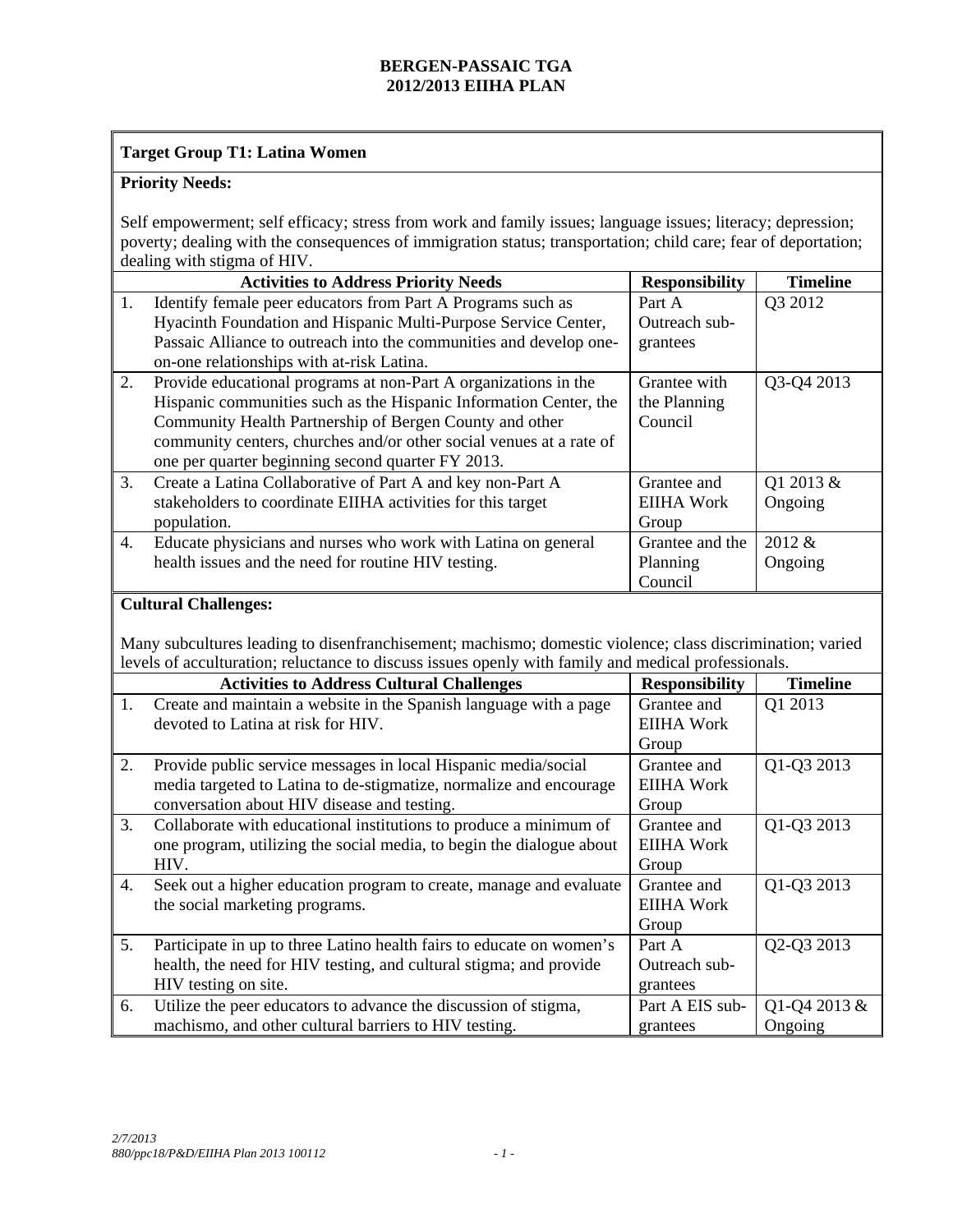# **Target Group T2: Latino MSM**

# **Priority Needs:**

Substance abuse assessment, i.e., abuse of recreational drugs, alcohol, prescription drugs, sexual performance enhancing drugs; health and risk reduction education; social service needs, especially food resources; routine primary health care.

|                  | <b>Activities to Address Priority Needs</b>                                                                                                                                                                | <b>Responsibility</b> | <b>Timeline</b> |
|------------------|------------------------------------------------------------------------------------------------------------------------------------------------------------------------------------------------------------|-----------------------|-----------------|
| 1.               | Create a Latino MSM Collaborative of Part A and key non-Part A                                                                                                                                             | Grantee and           | Q1 2013         |
|                  | stakeholders in the TGA to coordinate EIIHA activities for this                                                                                                                                            | <b>EIIHA Work</b>     |                 |
|                  | target population.                                                                                                                                                                                         | Group                 |                 |
| 2.               | Collaborate with grass-roots culturally sensitive organizations to                                                                                                                                         | Grantee and           | Q2 2013 &       |
|                  | provide confidential information about social services along with a                                                                                                                                        | <b>EIIHA Work</b>     | Ongoing         |
|                  | local resource guide.                                                                                                                                                                                      | Group                 |                 |
| 3.               | Network with faith-based organizations (church pastors) that serve                                                                                                                                         | Part A                | Q1 2013 &       |
|                  | Latino MSM to build awareness of available culturally sensitive                                                                                                                                            | Outreach sub-         | Ongoing         |
|                  | social services.                                                                                                                                                                                           | grantees              |                 |
| $\overline{4}$ . | Network with social service organizations that serve Latino MSM                                                                                                                                            | Part A                | Q1 2013 &       |
|                  | to build awareness of available culturally sensitive social services.                                                                                                                                      | Outreach sub-         | Ongoing         |
|                  |                                                                                                                                                                                                            | grantees              |                 |
| 5.               | Educate Latino MSM on the risks of using combination drugs for                                                                                                                                             | Part A EIS sub-       | 2011 &          |
|                  | recreational purposes.                                                                                                                                                                                     | grantees              | Ongoing         |
|                  | Ethnic sub-cultures, stigma, suspicion, shame, targeted by hate crimes (safety), illegal immigration, reticence<br>to be seen or heard, isolation, fear of disclosure, non-communication, language issues. |                       |                 |
|                  |                                                                                                                                                                                                            |                       |                 |
| 1.               | <b>Activities to Address Cultural Challenges</b>                                                                                                                                                           | <b>Responsibility</b> | <b>Timeline</b> |
|                  | Continue to conduct outreach activities to provide health                                                                                                                                                  | Part A EIA            | 2012 &          |
|                  | information including HIV testing at Latino gay clubs in Paterson;                                                                                                                                         | sub-grantees          | Ongoing         |
|                  | and provide HIV testing on site.                                                                                                                                                                           | and EIIHA             |                 |
|                  |                                                                                                                                                                                                            | Work Group            |                 |
| 2.               | Utilize a peer educator to engage Latino MSM at entertainment                                                                                                                                              | Part A                | 2012 &          |
|                  | venues in the TGA.                                                                                                                                                                                         | Outreach sub-         | Ongoing         |
|                  |                                                                                                                                                                                                            | grantees              |                 |
| 3.               | Advocate at the NJ HIV/AIDS Planning Group (NJHPG) to expand                                                                                                                                               | Planning              | 2012 &          |
|                  | the CDC-approved Mpowerment Project and bring it to the TGA.                                                                                                                                               | Council               | Ongoing         |
| 4.               | Collaborate and cooperate with NJHPG in their initiatives that                                                                                                                                             | Planning              | 2012 &          |
|                  | target MSM.                                                                                                                                                                                                | Council               | Ongoing         |
| 5.               | Advocate at the NJHPG to expand the CDC-approved Many Men,                                                                                                                                                 | Planning              | Q1 2013         |
|                  | Many Voices (3MV) interventions and bring it to the TGA.                                                                                                                                                   | Council               |                 |
| 6.               | Utilize the internet and electronic social media to communicate                                                                                                                                            | Grantee               | Q1 2013 &       |
|                  | with Latino MSM about the need for HIV testing and health<br>education.                                                                                                                                    |                       | Ongoing         |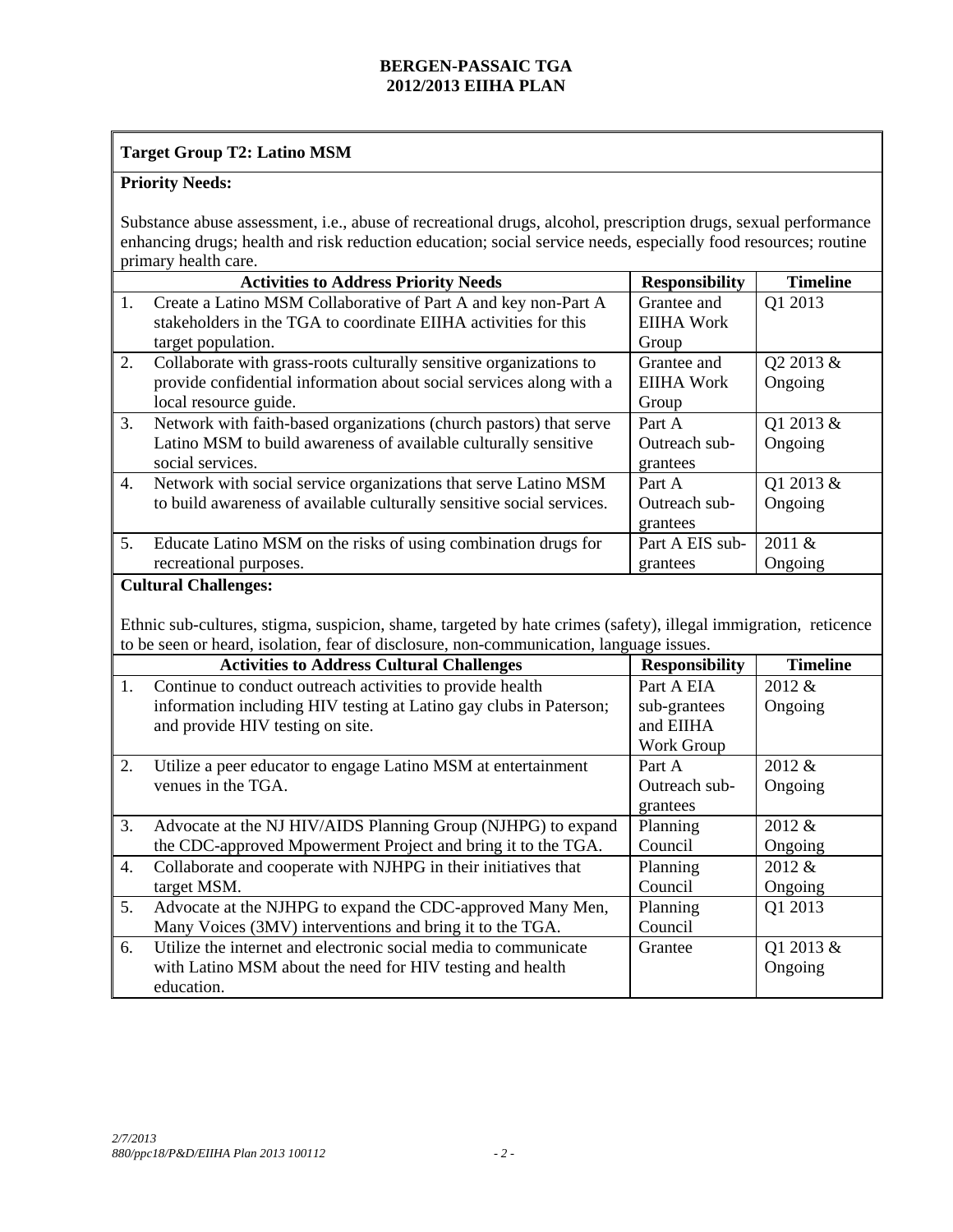### **Target Group T3: African-American Women**

# **Priority Needs:**

Overall access to health care, insurance, financial resources, transportation, safe affordable housing, education and vocational training, support.

|    | <b>Activities to Address Priority Needs</b>                          | <b>Responsibility</b> | <b>Timeline</b> |
|----|----------------------------------------------------------------------|-----------------------|-----------------|
| 1. | Collaborate with local welfare offices, federally qualified health   | <b>EIIHA Work</b>     | Q1 2013         |
|    | centers and boards of social services to educate African-American    | Group                 |                 |
|    | women on the need to access routine health care and HIV testing.     |                       |                 |
| 2. | Advocate for policy change with local, state and federal legislators | Planning              | 2012 &          |
|    | to alleviate the priority needs of African-American women.           | Council               | Ongoing         |
| 3. | Expand outreach activities to African-American women at risk for     | Part A                | Q1 2013 &       |
|    | HIV, and assist them with accessing primary medical care. Target     | Outreach sub-         | Ongoing         |
|    | Abbott pre-schools and elementary schools with significant           | grantees              |                 |
|    | African-American enrollments to reach impoverished women at          |                       |                 |
|    | risk for HIV.                                                        |                       |                 |
|    | Cultural Challenges.                                                 |                       |                 |

#### al Challenges:

Low socioeconomic status, single head of households with multiple dependents; low educational attainment; substance abuse prevalence, stigma, unflattering stereotyping.

|    | <b>Activities to Address Cultural Challenges</b>                     | <b>Responsibility</b> | <b>Timeline</b> |
|----|----------------------------------------------------------------------|-----------------------|-----------------|
| 1. | Collaborate with schools and vocational training facilities to raise | <b>EIIHA Work</b>     | $2012 \&$       |
|    | awareness of HIV.                                                    | Group                 | Ongoing         |
| 2. | Collaborate with Alcoholics Anonymous, Narcotics Anonymous,          | <b>EIIHA Work</b>     | 2012 &          |
|    | Double Trouble, Al-Anon and Nar-Anon, and CODA to include            | Group                 | Ongoing         |
|    | HIV risk education, targeting African-American women at risk for     |                       |                 |
|    | HIV.                                                                 |                       |                 |
| 3. | Combat HIV stigma among African-American women through               | Planning              | 2013            |
|    | public service announcements via popular radio stations (WBLS,       | Council with          |                 |
|    | WLIB, Hot97.1, 98.7 KISS, etc.).                                     | Community             |                 |
|    |                                                                      | Development           |                 |
|    |                                                                      | Committee             |                 |
| 4. | Expand outreach to local nail salons, beauty salons and churches.    | Part A                | Q1 2013 &       |
|    |                                                                      | Outreach sub-         | Ongoing         |
|    |                                                                      | grantees              |                 |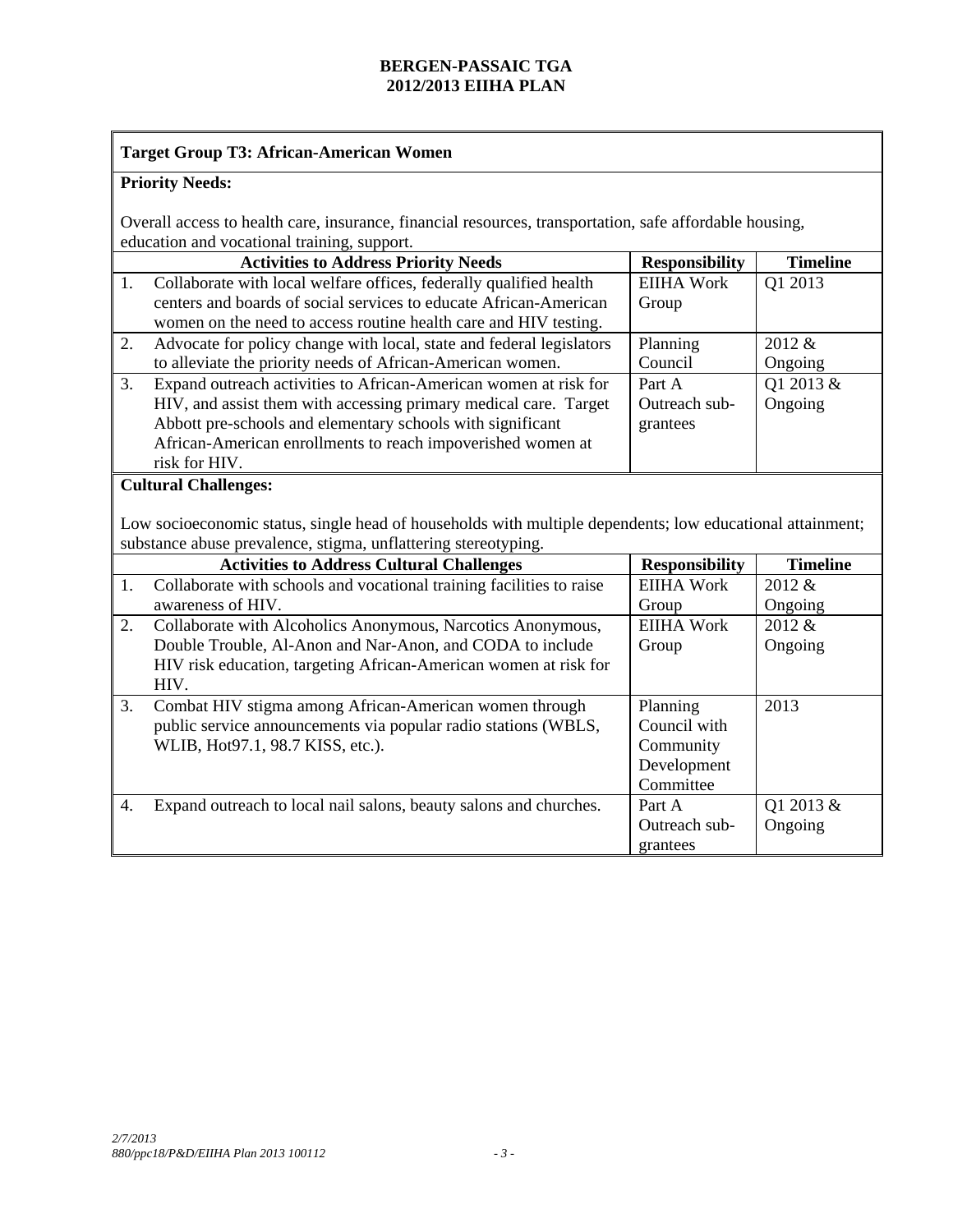# **Target Group T4: Middle Eastern Communities**

# **Priority Needs:**

Ethnically compatible physicians and nurses, literature in native languages, inability to communicate health and social needs.

|           | <b>Activities to Address Priority Needs</b>                                                                                                                                                                                                                                                                                                                                                               | <b>Responsibility</b>       | <b>Timeline</b>  |  |  |
|-----------|-----------------------------------------------------------------------------------------------------------------------------------------------------------------------------------------------------------------------------------------------------------------------------------------------------------------------------------------------------------------------------------------------------------|-----------------------------|------------------|--|--|
| 1.        | Collaborate with Middle Eastern medical providers about the need                                                                                                                                                                                                                                                                                                                                          | <b>EIIHA Work</b>           | 2012 &           |  |  |
|           | for HIV testing.                                                                                                                                                                                                                                                                                                                                                                                          | Group                       | Ongoing          |  |  |
| 2.        | Invite a member of the Middle Eastern community to participate in                                                                                                                                                                                                                                                                                                                                         | Planning                    | 2012 &           |  |  |
|           | activities of the Planning Council and its committees.                                                                                                                                                                                                                                                                                                                                                    | Council and                 | Ongoing          |  |  |
|           |                                                                                                                                                                                                                                                                                                                                                                                                           | Community                   |                  |  |  |
|           |                                                                                                                                                                                                                                                                                                                                                                                                           | Development                 |                  |  |  |
|           |                                                                                                                                                                                                                                                                                                                                                                                                           | Committee                   |                  |  |  |
| 3.        | Educate Part A Providers on cultural competencies required to                                                                                                                                                                                                                                                                                                                                             | Grantee and                 | 2012 &           |  |  |
|           | serve the Middle Eastern communities.                                                                                                                                                                                                                                                                                                                                                                     | <b>CEO</b>                  | Ongoing          |  |  |
| 4.        | Educate physicians and nurses who serve the Middle Eastern                                                                                                                                                                                                                                                                                                                                                | Grantee and                 | 2012 &           |  |  |
|           | community about HIV testing and linkage to care.                                                                                                                                                                                                                                                                                                                                                          | <b>CEO</b>                  | Ongoing          |  |  |
|           | <b>Cultural Challenges:</b><br>Denial of HIV as a social problem in the community; closed community; language issues; social taboo of                                                                                                                                                                                                                                                                     |                             |                  |  |  |
|           | HIV; medical care practices requiring same sex physicians; gender inequality; bias and prejudice; political                                                                                                                                                                                                                                                                                               |                             |                  |  |  |
| distrust. |                                                                                                                                                                                                                                                                                                                                                                                                           |                             |                  |  |  |
|           | <b>Responsibility</b><br><b>Timeline</b><br><b>Activities to Address Cultural Challenges</b>                                                                                                                                                                                                                                                                                                              |                             |                  |  |  |
| 1.        | Seek entry into Middle Eastern social organizations in an effort to<br>$\mathbf{1}$ $\mathbf{1}$ $\mathbf{1}$ $\mathbf{1}$ $\mathbf{1}$ $\mathbf{1}$ $\mathbf{1}$ $\mathbf{1}$ $\mathbf{1}$ $\mathbf{1}$ $\mathbf{1}$ $\mathbf{1}$ $\mathbf{1}$ $\mathbf{1}$ $\mathbf{1}$ $\mathbf{1}$ $\mathbf{1}$ $\mathbf{1}$ $\mathbf{1}$ $\mathbf{1}$ $\mathbf{1}$ $\mathbf{1}$ $\mathbf{1}$ $\mathbf{1}$ $\mathbf{$ | <b>EIIHA Work</b><br>$\sim$ | 2012 &<br>$\sim$ |  |  |

| begin the dialogue on HIV.                                          | Group      | Ongoing   |
|---------------------------------------------------------------------|------------|-----------|
| Seek out Middle Eastern community centers along with Islamic        | EIIHA Work | $2012 \&$ |
| Centers to cross-dialogue on cultural differences and similarities, | Group      | Ongoing   |
| and reach a common ground regarding HIV.                            |            |           |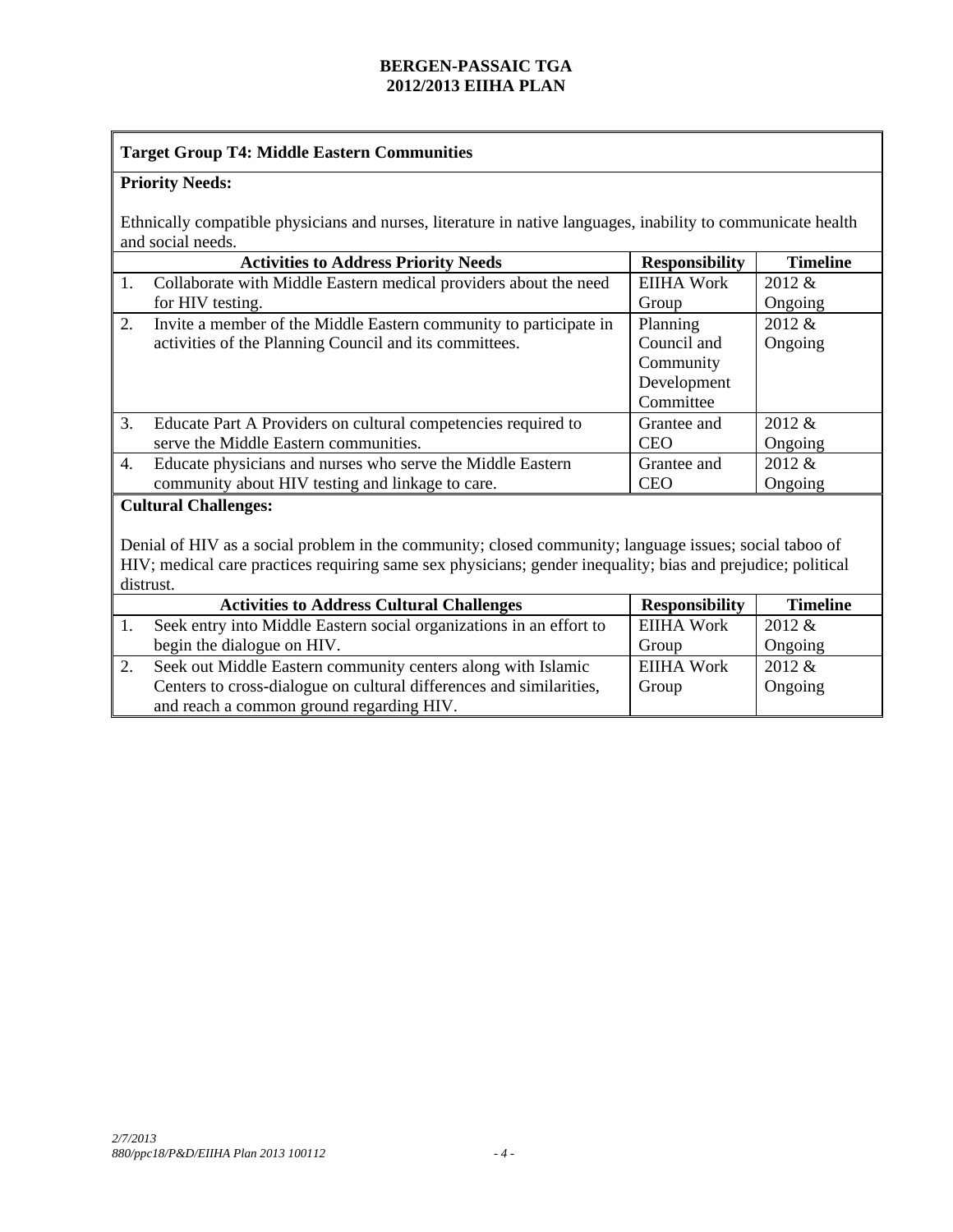|    | <b>Identifying Individuals Unaware of their HIV Status</b>                                                                                           |                                                                                                                                                                                   |                                   |  |
|----|------------------------------------------------------------------------------------------------------------------------------------------------------|-----------------------------------------------------------------------------------------------------------------------------------------------------------------------------------|-----------------------------------|--|
|    | <b>Essential Activities Able to be Implemented Immediately</b>                                                                                       |                                                                                                                                                                                   |                                   |  |
|    | <b>Task</b>                                                                                                                                          | <b>Responsibility</b>                                                                                                                                                             | <b>Timeline</b>                   |  |
| 1. | Create an EIIHA Work Group to oversee collaborative activities<br>both in and outside the Ryan White Part A Program.                                 | Planning<br>Council                                                                                                                                                               | Completed                         |  |
| 2. | Expand the roles of outreach workers to include education through<br>one-on-one interventions.                                                       | Grantee and<br>Part A<br>Outreach sub-<br>grantees                                                                                                                                | 2013 &<br>Ongoing                 |  |
| 3. | Expand the roles of outreach workers to include on-site<br>interventions.                                                                            | Grantee and<br>Part A<br>Outreach sub-<br>grantees                                                                                                                                | 2013 &<br>Ongoing                 |  |
| 4. | Increase coordination and collaboration between Outreach and EIS.                                                                                    | Grantee and<br>Part A<br>Outreach sub-<br>grantees                                                                                                                                | 2013 &<br>Ongoing                 |  |
| 5. | Clarify responsibilities between Outreach and EIS.                                                                                                   | Grantee and<br>Part A<br>Outreach sub-<br>grantees                                                                                                                                | 2013 &<br>Ongoing                 |  |
| 6. | Continue the Physician Education Program to educate primary care<br>physicians and nurses about policy on routine HIV testing.                       | Grantee and<br>Planning<br>Council                                                                                                                                                | 2012 &<br>Ongoing                 |  |
|    | <b>Essential Activities Not Able to be Implemented Immediately</b>                                                                                   |                                                                                                                                                                                   |                                   |  |
|    | <b>Task</b>                                                                                                                                          | <b>Responsibility</b>                                                                                                                                                             | <b>Timeline</b>                   |  |
| 1. | Create social marketing programs via popular media such as<br>internet, print, local radio and cable TV to educate and dispel the<br>stigma of AIDS. | <b>EIIHA Work</b><br>Group with<br>Grantee                                                                                                                                        | 2013                              |  |
| 2. | Engage existing collaboratives and social service organizations to<br>address barriers, routine IV testing practices.                                | <b>EIIHA Work</b><br>Group and<br>social service<br>organizations<br>such as the<br>Paterson<br>Alliance and<br>the Community<br>Health<br>Partnership of<br><b>Bergen County</b> | Q2 2012                           |  |
| 3. | Offer evidence-based HIV disease prevention programs in the<br>TGA.                                                                                  | Part A sub-<br>grantees                                                                                                                                                           | 2012 & 2013                       |  |
| 4. | Educate policy makers about HIV and the need to address<br>socioeconomic barriers to HIV testing.                                                    | Planning<br>Council                                                                                                                                                               | Q3 2012                           |  |
| 5. | Expand the electronic exchange of health information between HIV<br>testing sites and medical care providers.                                        | Grantee                                                                                                                                                                           | 2013 through<br>2414 &<br>Ongoing |  |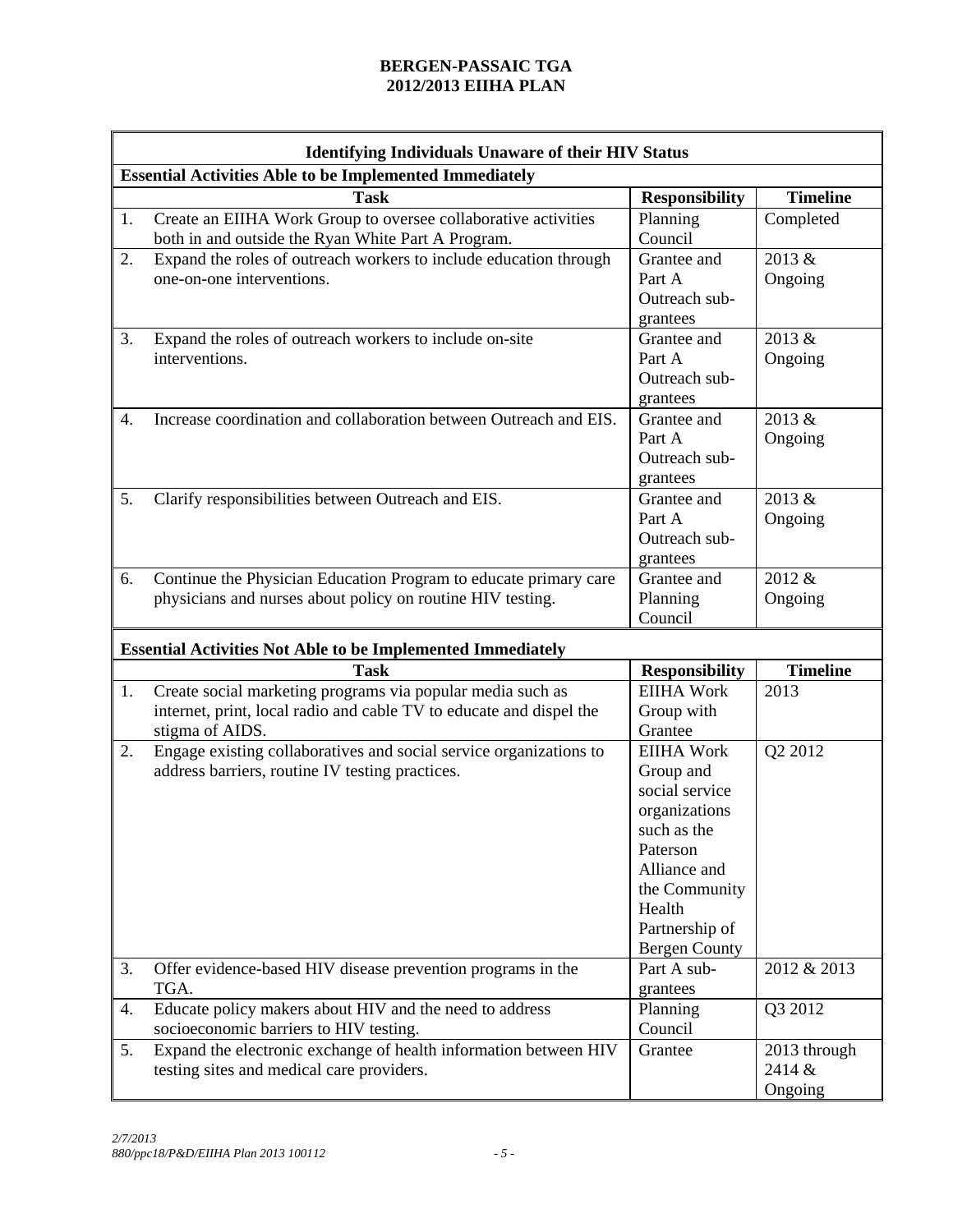|    | <b>Informing Individuals of their HIV Status</b>                       |                 |             |  |  |
|----|------------------------------------------------------------------------|-----------------|-------------|--|--|
|    | <b>Essential Activities Able to be Implemented Immediately</b>         |                 |             |  |  |
|    | <b>Timeline</b><br><b>Task</b><br><b>Responsibility</b>                |                 |             |  |  |
| 1. | Collaborate with DHSTS on providing adequate and location              | Grantee         | $2012 \&$   |  |  |
|    | appropriate training for contact elicitation.                          |                 | Ongoing     |  |  |
| 2. | Continue to work with the New Jersey Notification Assistance           | Part A EIS sub- | 2012 &      |  |  |
|    | Program to assure notification of HIV test results.                    | grantees        | Ongoing     |  |  |
| 3. | Encourage all providers to routinely illicit new contacts and refer to | Grantee and     | 2012 &      |  |  |
|    | partner services, as necessary.                                        | Part A sub-     | Ongoing     |  |  |
|    |                                                                        | grantees        |             |  |  |
|    | <b>Essential Activities Not Able to be Implemented Immediately</b>     |                 |             |  |  |
|    | <b>Timeline</b><br>Task<br><b>Responsibility</b>                       |                 |             |  |  |
| 1. | Collaborate with HIV testing sites, particularly CBOs, to initiate     | Grantee and     | 2012 & 2013 |  |  |
|    | linkage to a clinical site at the time of preliminary positive result. | EIIHA Work      |             |  |  |
|    |                                                                        | Group           |             |  |  |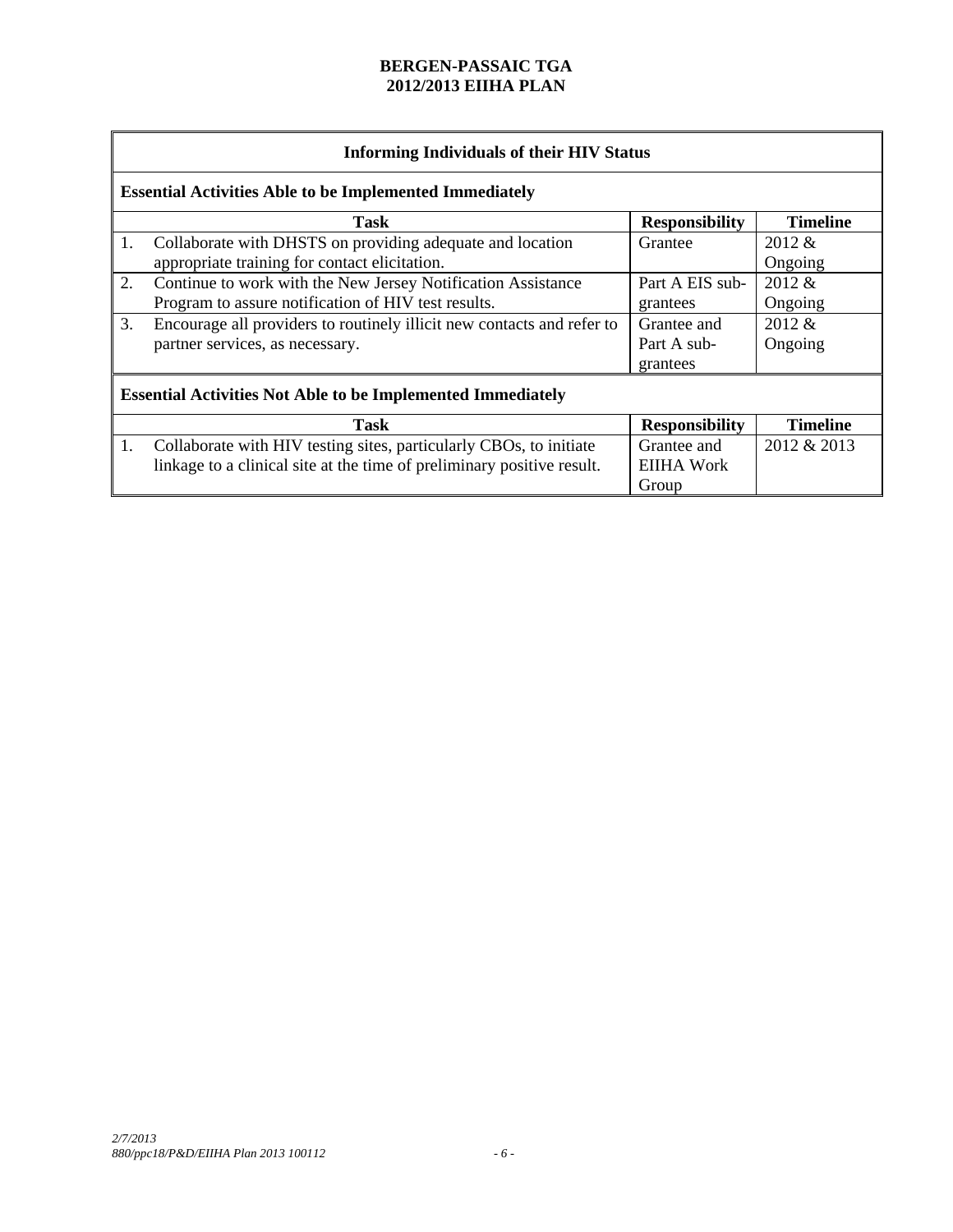|                                                                | <b>Referring Individuals to Medical Care and Services</b>          |                       |                 |  |  |
|----------------------------------------------------------------|--------------------------------------------------------------------|-----------------------|-----------------|--|--|
| <b>Essential Activities Able to be Implemented Immediately</b> |                                                                    |                       |                 |  |  |
|                                                                | <b>Task</b>                                                        | <b>Responsibility</b> | <b>Timeline</b> |  |  |
|                                                                | Identify new providers to deliver EIS.                             | Grantee               | 2012 & 2013     |  |  |
| 2.                                                             | Continue to expand utilization of the eCOMPAS electronic referral  | Grantee and           | $2012 \&$       |  |  |
|                                                                | module developed to track referrals among sub-grantees.            | Part A sub-           | Ongoing         |  |  |
|                                                                |                                                                    | grantees              |                 |  |  |
|                                                                | <b>Essential Activities Not Able to be Implemented Immediately</b> |                       |                 |  |  |
|                                                                | <b>Timeline</b><br><b>Task</b><br><b>Responsibility</b>            |                       |                 |  |  |
| 1.                                                             | Expand the electronic exchange of health information between HIV   | Grantee and           | 2013-2014 &     |  |  |
|                                                                | testing sites and medical care providers.                          | <b>HIV</b> testing    | Ongoing         |  |  |
|                                                                |                                                                    | sites                 |                 |  |  |